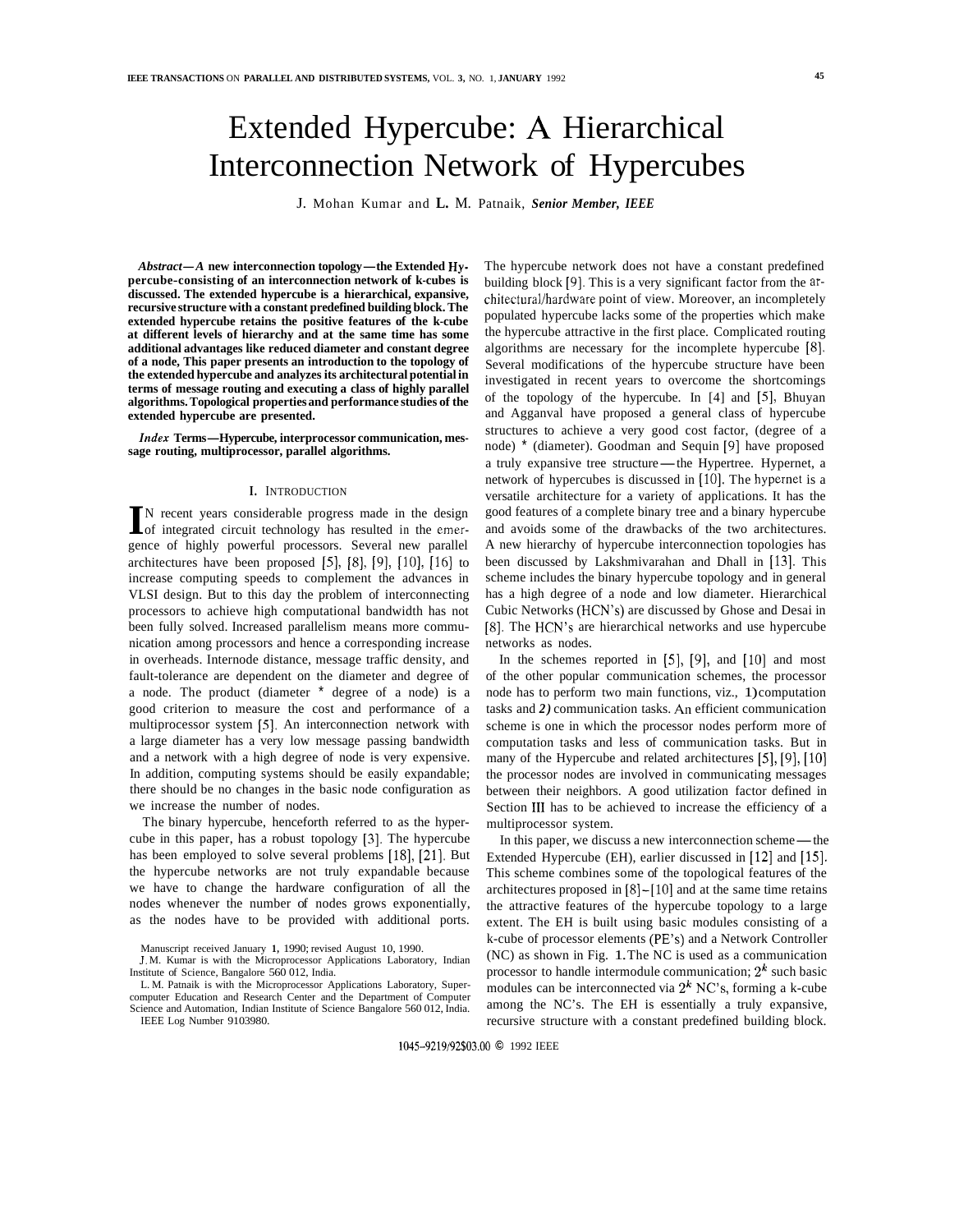

Fig. 1. Basic module of the extended hypercube, e.g., EH(3,l)

The number of 1/0 ports for each PE (and NC) is fixed and is independent of the size of the network. The EH structure is found to be most suited for implementing a class of highly parallel algorithms, viz., the DESCEND and ASCEND class described in **[16].** The EH can emulate the binary hypercube in implementing a large class of algorithms with insignificant degradation in performance. The utilization factor of the EH is higher than that of the Hypercube. This paper is organized as follows. In the second section we present a summary of the EH topology and discuss about the features of the EH architecture. A method for addressing the nodes of the EH is also discussed in Section 11. In the third section, we discuss the properties of the EH and performance evaluation of the EH. In the fourth section we discuss message routing procedures and implementation of parallel algorithms on the EH. A comparison of the parameters of the EH architecture with those of the other multiprocessor architectures is done in Section V. The last section concludes the paper with a few comments on the capabilities of this topology.

# 11. THE EXTENDED HYPERCUBE

In this section, a formal introduction to the EH architecture is given and a methodology for addressing the nodes of the EH is also discussed. The EH architecture is suited for hierarchical expansion of multiprocessor systems. The basic module of the EH consists of a k-cube and an additional node for handling communication-the Network Controller (NC). There are a total of  $[2^k * (k/2 + 1)]$  links in the basic module, comprising of the  $\left[\frac{2^k * k}{2}\right]$  links of the hypercube and  $2^k$  links for connecting the processor elements to the NC as indicated in Fig. 1. Message passing scheme among the nodes within a h-cube is performed by adopting one of the hypercube message passing algorithms [2], [17]. However, message passing among nodes at different levels of hierarchy is via one or more NC's.

The NC in effect allows the processor element (PE) of each node to concentrate on computation rather than on communication. The PE communicates directly with its neighbors (PE's at a Hamming distance of one) and the NC. All communications between noncontiguous nodes within the same k-cube are via the neighboring nodes, whereas communication among distant nodes belonging to different k-cubes is via one or more NC's. Thus, the PE's of an EH are involved in message transfer operations among the  $2<sup>k</sup>$  nodes of the same k-cube only whereas in a hypercube each PE is involved in the communication operations between all pairs of PE's in the hypercube. This improves the computation to communication ratio considerably.

An EH consisting of a k-cube and one NC will be referred to as the basic module or  $EH(k,1)$  (Fig. 1) in the rest of this paper. The  $EH(k,1)$  has two levels of hierarchy: the k-cube at the zeroth level and the NC at the first level. The hypercube consisting of the PE's is referred to as the  $HC(k,0)$ . An  $EH(k,2)$  has  $2^k$  k-cubes of PE's at the zeroth level, one  $k$ cube of NC's at the first level, and one NC at the second level. In general an  $EH(k, 1)$  (1 is the degree of the EH), consists of one NC at the lth level and a k-cube of *2k* NC's/PE's at the  $(1 – 1)$ st level. The NC's/PE's at the  $(1 – 1)$ st level of hierarchy form a k-cube. We will refer to this cube as  $HC(k, 1 – 1)$ . The NC's/PE's at the  $(1 – 2)$ nd level of hierarchy form  $2<sup>k</sup>$  distinct k-cubes which will be called as  $HC(k, 1-2)$ 's. Thus, we have h-cubes at all levels j for  $0 \leq j < 1$ . The  $2^{k*(l-1)}$  number of  $HC(k,0)$ 's are all computation HC's and the HC(k, j)'s (for  $j > 1$ ) are all communication HC's. The basic module of the EH is a constant predefined building block and the node configuration remains the same regardless of the dimension of the EH. The basic module is said to be an EH of degree one, denoted by  $EH(k,1)$ . The EH architecture can easily be extended by interconnecting the basic modules. We can interconnect eight  $EH(3,1)$ 's (basic modules) to get an  $EH(3,2)$ as shown in Fig. 2. The interconnection topology formed by the 3-cube of NC's at the first level and a controller at the second level is identical to that of the basic module. Thus, we have a hierarchical structure consisting of 64 PE's at the zeroth level (lowest level), eight NC's at the first level, and one NC at the second level. In general, the EH is a single rooted,  $2<sup>k</sup>$ -ary tree of height 1, with additional horizontal links. Every node in an  $EH(k, 1)$  is connected to its neighbors:  $k$  siblings at level *j*  $(0 \le j \le l)$ ,  $2^k$  children at level  $(j - 1)$ , and one parent at level  $(j + 1)$ . The additional horizontal links form k-cubes among the  $2^k$  children of every node. In an  $EH(k, 1)$  there are  $2^{k*(l-j-1)}$  for  $0 \leq j \leq l$ , k-cubes at any level j, with  $1/2^k$  as many nodes as at the previous level. Topologically the  $EH(k, 1)$ differs from the pyramid topology and the hypertree. In a k-PC Pyramid topology [14], [19] a PE at level 1 is connected to  $2 * k$  siblings at level j,  $2^k$  children at level  $(j - 1)$ , and a parent at level  $(j + 1)$ . The additional horizontal links form a k-mesh connected computer. A hypertree is a single rooted, binary tree with every node at level *j* having j siblings, two children at level  $(j + 1)$ , and one parent at level  $(j - 1)$ . The horizontal links form a hypercube among themselves.

### *A. Addressing the Nodes of the EH*

As explained in Sections I and II, the  $EH(k, l)$  consists of several HC(k, j)'s ( $0 \leq j \leq 1$ ) each with a topology identical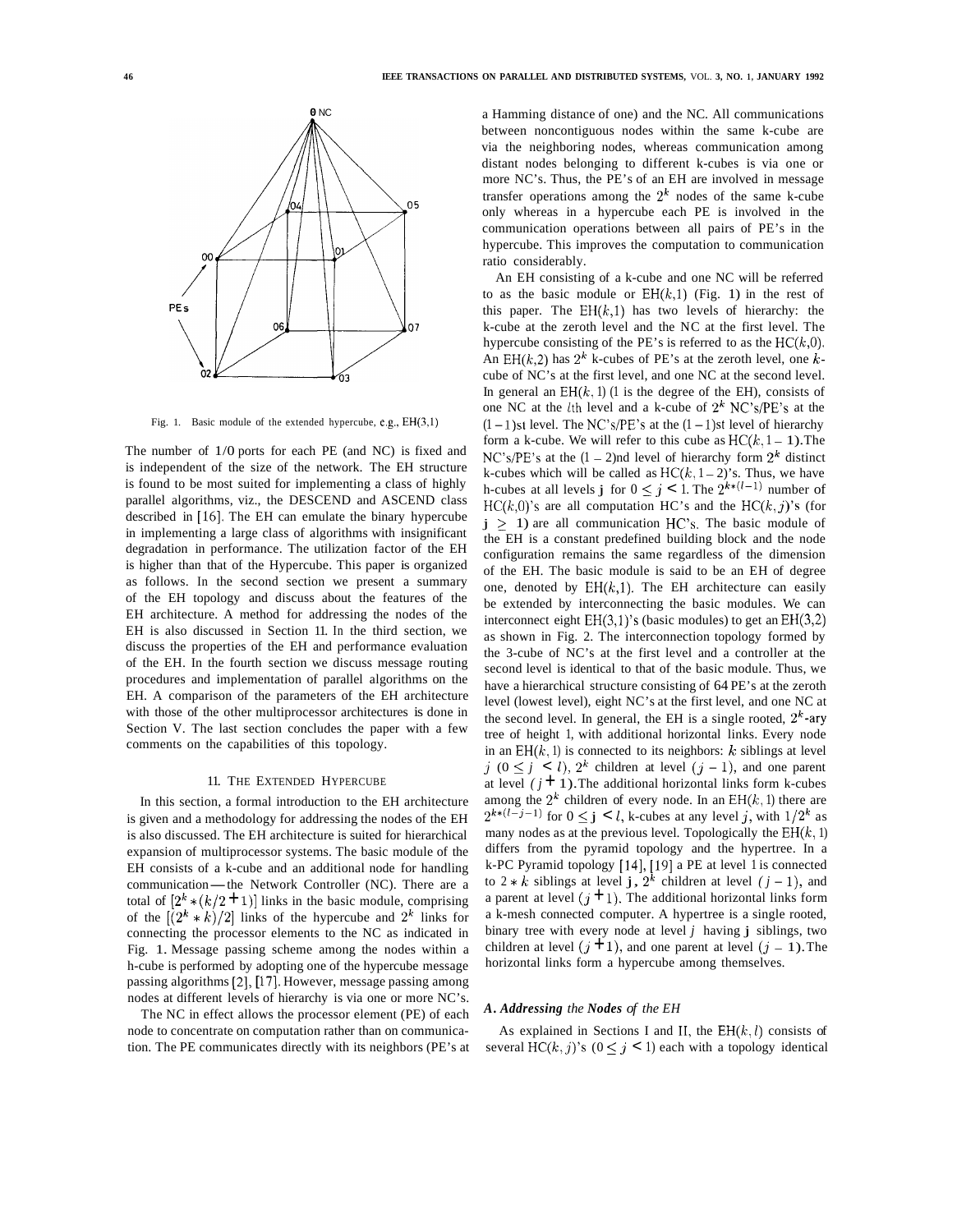

**Fig.** 2. **A** 64-node extended hypercube EH(3,2)

to that of a k-cube. In other words, at all levels of hierarchy, we have an interconnection of k-cubes. We will use the term "node" in general for the PE's and NC's of the EH. **As** shown in Fig. 1, the PE's of the basic module or  $EH(k, 1)$ 's can be addressed as  $0, 1, \dots, M$  ( $M = 2<sup>k</sup> - 1$ ). Now if the NC of the EH(k, 1) is identified by *N*, then the PE's of this EH(k,1) are addressed as  $NO, N1, N2, \dots, NM$ . The address of the NC precedes the address of the PE. In general, the address for an arbitrary node *"A"* (Fig. 3) at the zeroth level can be written as  $D_l D_{l-1} D_{l-2} D_{l-3} \cdots D_0$ , each  $D_i$  ( $0 \le i \le I$ ) is a  $k$ -bit mod  $2^k$  number. Here  $D_0$  corresponds to the address of a node in  $HC(k, 0), D_1$  corresponds to the address of the node (NC) at the first level (to which the first node is connected), *D2* corresponds to the address of the node (NC) at the second level, and so on. Consider an EH of degree *"1,"* a node at the zeroth level will have an  $(I + 1)$  digit address, a node at the first level will have an *1* digit address, a node at the second level will have an  $(l - 1)$  digit address, etc. The solitary node at the Ith level has a one digit address, viz., 0.

For example consider the EH(3,3) of Fig. **3.** The NC at the top level, also referred to as the root **NC,** has an address **"0."**  The children of the root NC have eight children at level 2, and the siblings at level 2 are interconnected to form a 3-cube, viz., HC(3,2). The nodes of the HC(3,2) are labeled as  $00$ ,  $01$ ,  $02$ , . . ., 07, and each node has eight children at level 1. The nodes of level 1 form eight hypercubes, viz.,  $HC(3,1)$ 's. The nodes in the HC(3,1) are addressed as 000, 001,  $\ldots$  007, 010, 011,  $\ldots$ 017,  $\cdots$ , 077. Finally, the nodes of HC( $k$ , 0)'s are addressed as follows: 0000, 0001, ..., 0007, 0010, 0011, ..., 0017, ...<br>, 0770, 0771, ..., 0777.

#### 111. PROPERTIES OF THE EH

The EH is a loosely coupled network of computation and communication processors. The computation/communication processors are interconnected among themselves as k-cubes. In addition, the computation processors ( the PE's) of any *k*cube are connected to a communication processor (the NC). In this section we shall refer to the processors of the EH as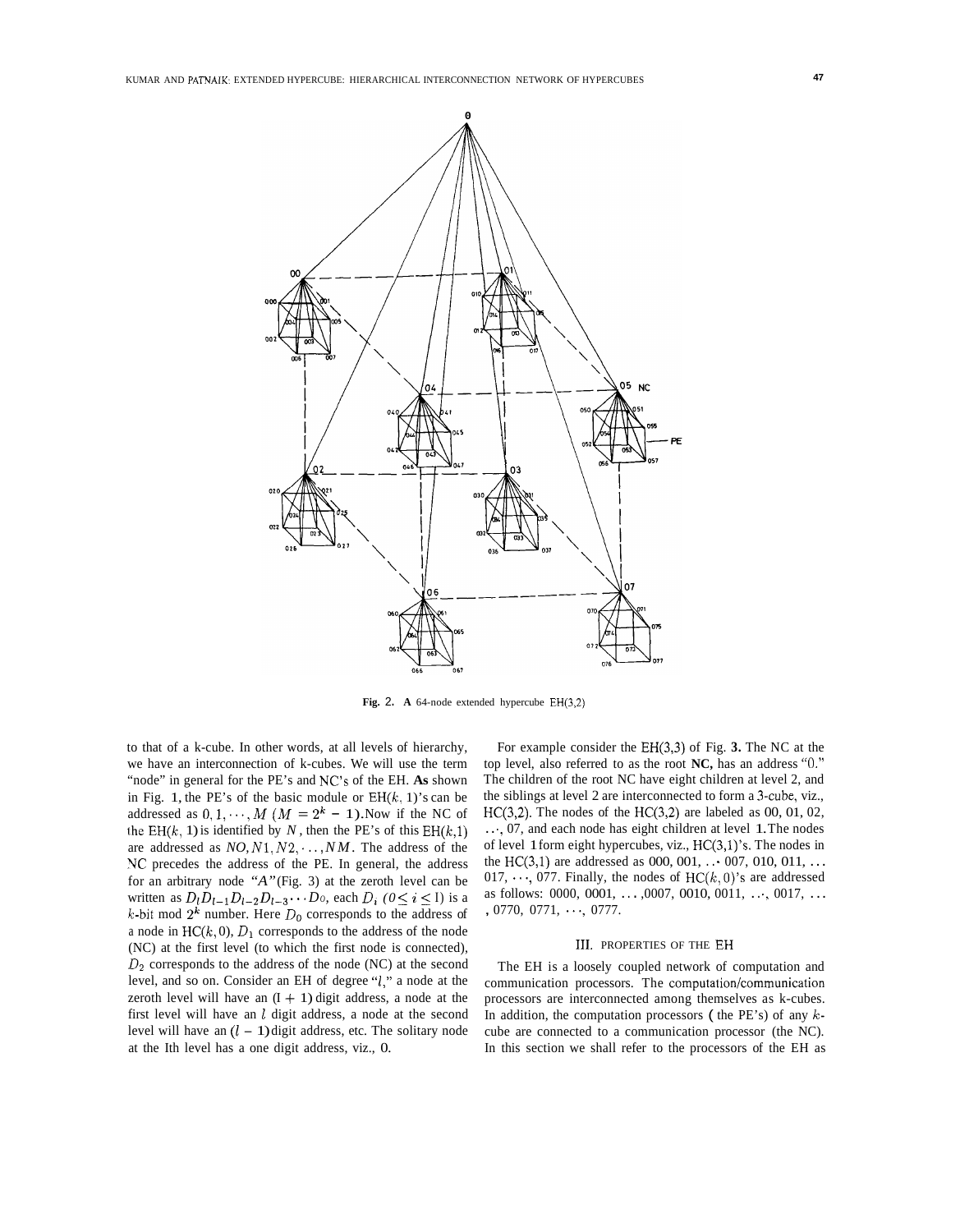

Fig. 3. The EH of degree three- $EH(3,3)$  showing  $HC(3,0)$ 's,  $HC(3,1)$ 's, and  $HC(3,2)$ 's.

nodes. In the case of the basic module, e.g., EH(3,1), there are four parallel paths between any two nodes (Fig. 4). For example, the parallel paths between 00 and 07 are given by

1)  $00 \rightarrow 01 \rightarrow 03 \rightarrow 07$ , 2)  $00 \rightarrow 02 \rightarrow 06 \rightarrow 07$ ,<br>
3)  $00 \rightarrow 04 \rightarrow 05 \rightarrow 07$ , and 4)  $00 \rightarrow 0 \rightarrow 07$ .

Obviously, the last path via "0" is the desired path as it is the shortest path and it does not involve any of the PE's. However, in an EH $(k, l)$ , where  $1 > 1$ , we utilize the NC's only for intermodule and level-to-level communications. In an EH of degree greater than one, there are no parallel paths from one level to another. We shall refer to the paths via the NC or NC's as extended links. For example in Fig. 4, 00  $\rightarrow$  0<br>07 is an extended link of the EH whereas 01  $\rightarrow$  03 is a link of the EH.

#### *A. Spanning Tree of the EH*

The EH is a connected graph and hence it contains a spanning tree, i.e., a subtree of the graph which contains all the nodes of the graph. The procedure for generating the spanning tree of the basic module is as follows, 1) at the root or the first level, we place the node corresponding to the NC, 2) at the second level two neighboring nodes of the EH are placed as children of the root as shown in Fig. 5(a), then we place all the remaining odd nodes as the childredgrandchild of the odd node at the second level and the rest of the even nodes as the children/grandchild of the even node at the second level (the levels referred here are different from the hierarchical levels of the EH). To obtain the spanning tree of the cube of higher dimensions, identical trees "ST" of Fig. 5(a) are appended to all the nodes of the first level of hierarchy as indicated in Fig. 5(b).

#### *B. Performance Analysis of the EH*

**In** this section the performance of the EH will be compared to that of the other hypercube structures. Performance studies of multiprocessor systems have been carried out in the past. The performance characterestics of the binary hypercube have been discussed by Abraham and Padmanabhan in [l]. The performance of hierarchically interconnected multiprocessors is discussed in [20]. In [ll] Indurkhya *et al.* have investi-



gated into the problem of optimal partitioning of distributed programs in a multiprocessor system. The objective of distributed programming is to exploit parallelism and minimize execution time. A task assignment problem assigns every node of the problem graph to some processor element (PE) of the multiprocessor system. Execution times are functions of task computation times and processor-to-processor communication times. lndurkhya *et al.* have modeled the execution time of an assignment by summing all communication times from processor-to-processor and the execution time of the busiest processor. The execution time of the assignment when the PE's execute concurrently is given by

$$
Execution time, T_e = T_r + T_c \tag{1}
$$

where  $T_r$  is the execution time of the busiest processor and *T,* is the communication time, to send a message to all the processors. We define the utilization factor of any PE as,  $\sigma$  = (Time spent by the PE in computation) *1* (Time spent by the PE in communication). Let *R* denote the average computation time of a task and *C* denote the average communication overhead involved in communicating with a neighboring PE. For a fully connected system, there exists a communication channel between every pair of processors. In such a case, the execution time is given by

$$
T_e = R + C * (N - 1) \tag{2}
$$

where *N* is the number of PE's.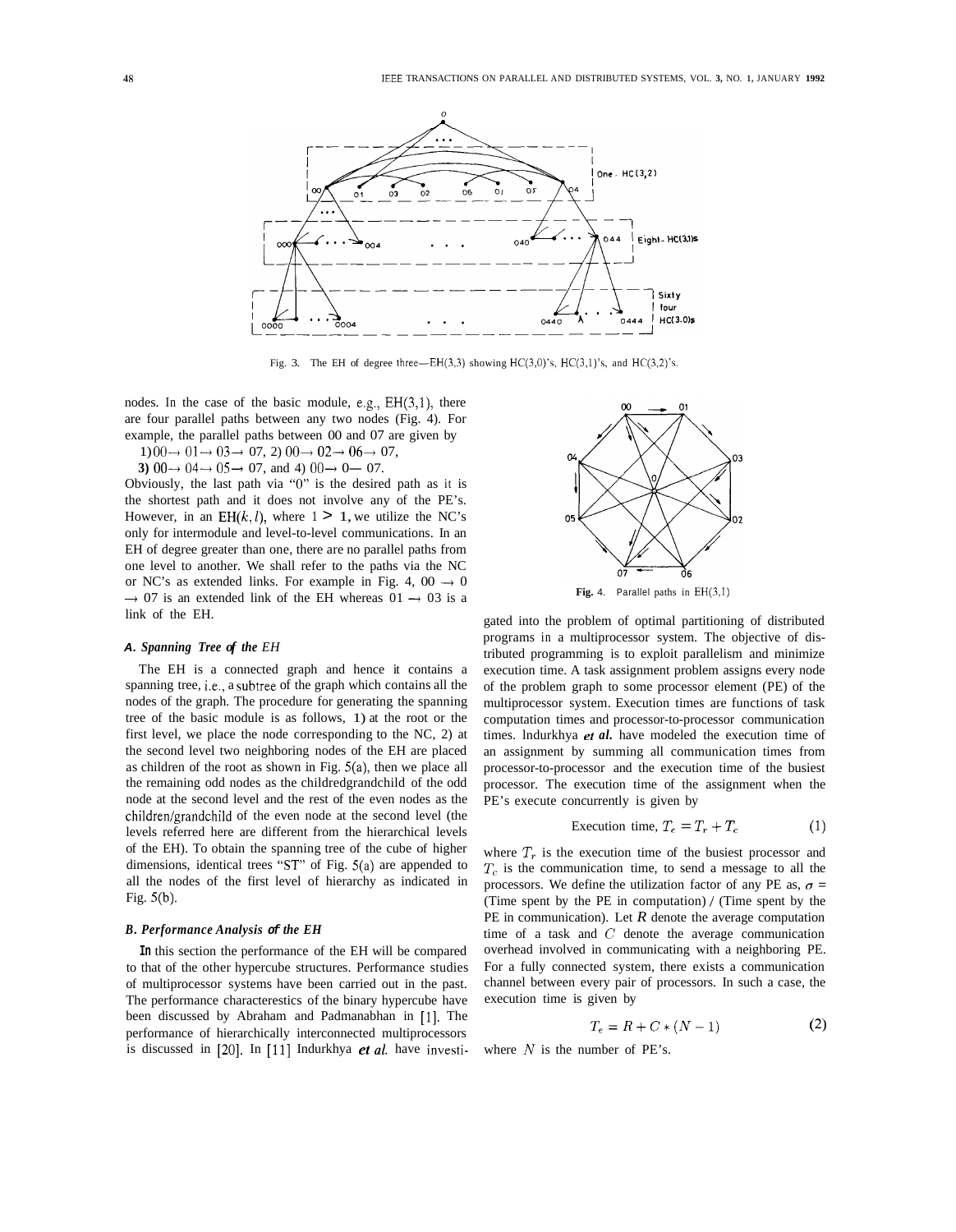

**Ox** : **Address of the** root of ST1 (b)

Fig. 5. (a) Spanning tree of  $EH(3,1)$ . (b) Spanning tree of  $EH(3,2)$ .

In an n-cube, the PE's have to perform message passing operations between their neighboring PE's, hence

$$
T_e = R + C * (N - 1) + C \sum_{i=1}^{n} (i - 1)^n C_i.
$$
 (3)

In an EH the PE's perform communication functions related to nodes within the k-cube only, hence  $T_e = R + C * (N$ to nodes within the k-cube only, hence  $I_e = K + C * (N - 1) + \max[ C \sum_{i=1}^k (i-1) *^k C_i, S]$ ; *S* is the switching delay at 1)  $\text{Im}\text{max}_{C}\left\{\frac{C}{2}\right\}_{i=1}^{n}$  ( $i-1$ )\*  $C_i$ , S|;  $\delta$  is the NC's, and  $\delta \ll (R + (N - 1) * C)$ .

$$
= R + C * (N - 1) + C \sum_{i=1}^{k} (i - 1) *^{k} C_{i}.
$$
 (4)

The utilization factor is given by

$$
\sigma = \{R/[C*(N-1)+C\sum_{i=1}^{n} (i - 1)*^{n}C_{i}]\} \text{ for the n-cube}
$$

$$
\sigma = \{R/[C*(N-1)+C\sum_{i=1}^{k} (i - 1)*^{k}C_{i}]\} \text{ for the EH.}
$$

The utilization factor of a multiprocessor system is a measure of the efficiency of the internode communication mechanism.

However, the overall performance of a multiprocessor system is also affected by factors such as problem partitioning and task allocation, as discussed in [6] and [7].

# C. *Choice of k and 1 for an EH*

In the following analysis, we shall refer to the communication among the nodes of a k-cube as local communication and communication among nodes of different basic modules, and among nodes at different levels as global communication. The dimension of the basic module is determined on the basis of  $C_l$ , which is given by,

> (number of communication cycles with PE's of the same k-cube)  $C_l = \frac{\text{with } P \text{ is of the same } K\text{-cube}}{\text{(number of communication cycles)}}$ <br>with PE's in other k-cubes)

For a large value of  $C_l$ , it is desirable to have a large k and for low values of  $C_l$ , k should be small. The time spent by the PE in handling communication is proportional to the value of *k,* the dimension of the basic module. In a hypercube system, the time spent by the PE's is proportional to the value  $n$ , the dimension of the n-cube. In an EH, the NC's are used primarily to handle all global communications. All PE's transmit their nonlocal messages to the NC. In a communication-intensive problem such as total exchange, an NC at level *j* of an  $\mathrm{EH}(k,l)$  ( $1 \leq j \leq l$ ), handles  $2*[{2^{k*(j+1)}-1}]/({2^k-1})^{\dagger} [{2^{k*(l+1)}-2^{k*(j+1)}}]/({2^k-1})$ messages. In the following analysis, we compare  $EH(k, l)$ 's with hypercubes having  $2^{k+l}$  nodes considering only the PE's of the EH. The number of NC's in an EH(k.l) is  $2^{k+l}$  - $1!/[2^k - 1] \simeq 1/[2^k - 1]$  times the number of PE's, a fraction of the number of PE's, hence we are justified in comparing  $EH(k, l)$ 's having  $2^{k+l}$  PE's with hypercubes having  $2^{n}(n = k * 1)$  nodes. The diameter of the EH is given by  $[k + 2 * (I - 1)]$ , whereas the diameter of a hypercube with identical number of nodes is equal to  $(k * 1)$ . For  $k = 2$  the diameter of the  $EH(2, l)$  is equal to that of the n-cube, where  $n = 2 * 1$ . For  $1 = 1$ , the diameter of the EH(k, *l*) is equal to that of the n-cube, since  $n = k \times 1$ . For  $k > 2$  and  $1 > 1$ , the diameter of the  $EH(k, l)$  is always less than that of the n-cube,  $(n = k \times 1)$ . The diameters of EH $(k, l)$ 's with varying values of *k* and 1 are tabulated in Table I. It is clear that the cost factor given by (diameter  $*$  degree of a node) for an  $EH(k, l)$ for  $k > 2$  and  $1 > 1$ , is less than that of the *n*-cube  $(n = k * l)$ . If  $k$  is very high and  $l$  is small, then the properties of the EH topology are similar to those of the hypercube. The utilization factor of the EH decreases with increase in the value of *k.* The NC's are used primarily to handle all global communications. All PE's transmit their nonlocal messages to the nearest NC. In a communication-intensive problem such as total exchange, where every node sends a different message to every other node in the network, total number of messages to be handled by the NC's of an EH at different hierarchical levels and for varying values of *k* are tabulated in Table **11.** 

Let us consider  $EH$ 's  $EH(2,6)$ ,  $EH(3,4)$ , and  $EH(4,3)$  having identical number of PE's, viz.,  $N = 4096$ . The volume of message handled by the NC's at lower levels is more than that handled by NC's at higher levels since there are more NC's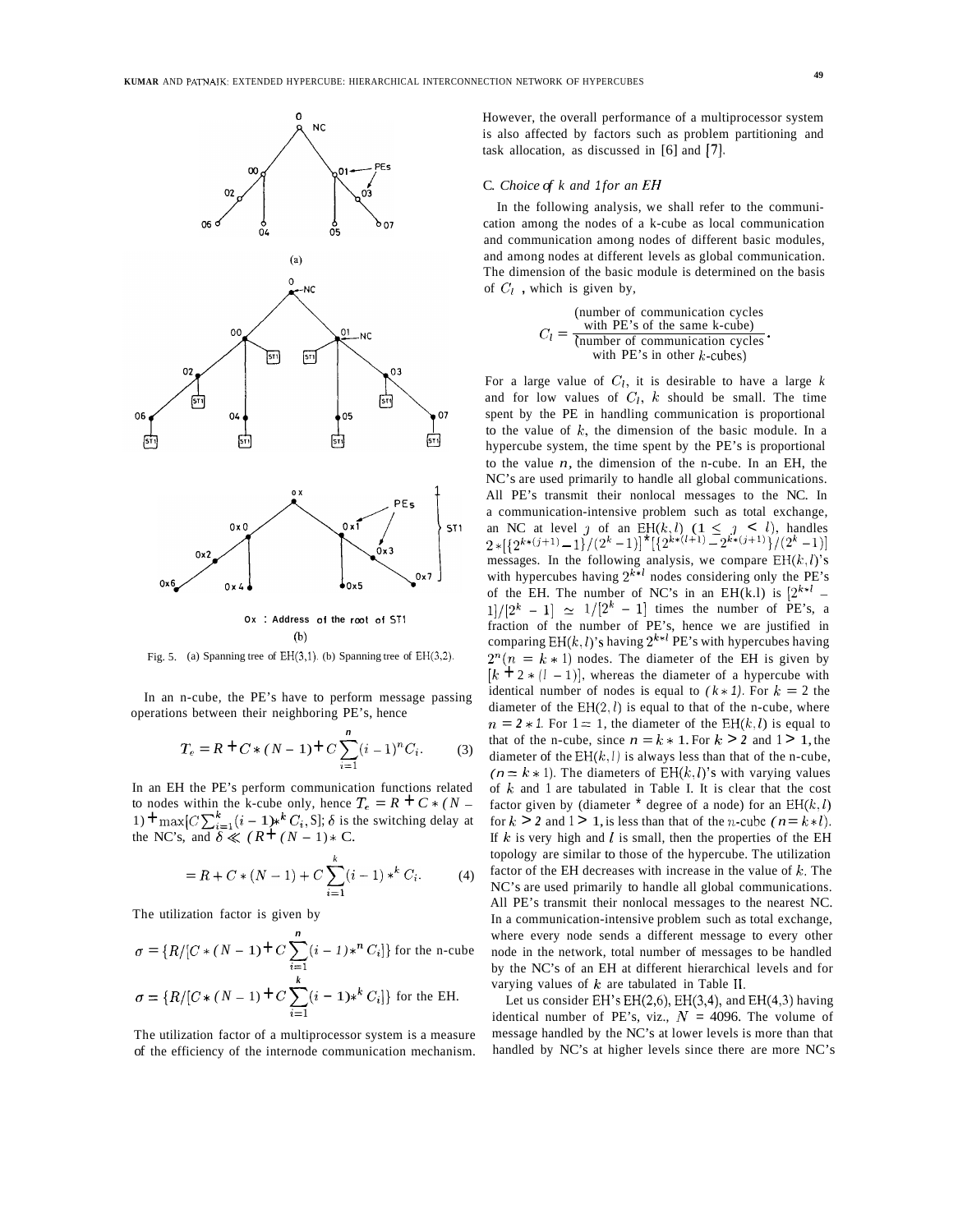TABLE I DIAMETERS OF  $EH(k,1)$ 's

|  |  | ∽<br>٠ |  | . . | я |
|--|--|--------|--|-----|---|
|  |  |        |  |     |   |
|  |  |        |  |     |   |
|  |  |        |  |     |   |
|  |  |        |  |     |   |
|  |  |        |  |     |   |

TABLE I1 NUMBER OF MESSAGES HANDLED **BY** NC'S AT DIFFERENT HIERARCHICAL LEVELS

| EH        | Total-No.      |       |       | <b>Hierarchical Levels</b> |       |                |
|-----------|----------------|-------|-------|----------------------------|-------|----------------|
| Dimension | oť<br>Messages | $i=1$ | $i=2$ | $i=3$                      | $i=4$ | $=5$           |
| EH(2,2)   | 210            | 160   |       |                            |       |                |
| EH(2,3)   | 2752           | 800   | 2016  |                            |       |                |
| EH(2,4)   | 64K            | 3360  | 13k   | 43K                        | ä,    | $\blacksquare$ |
| EH(2,5)   | 1M             | 14K   | 56K   | 217K                       | 698K  |                |
| EH(2,6)   | 4M             | 53K   | 223K  | 906K                       | 3M    | 32M            |
| EH(3,2)   | 4032           | 1152  |       |                            |       |                |
| EH(3,3)   | 25K            | 10K   | 74K   |                            |       |                |
| EH(3,4)   | 4M             | 82K   | 667K  | 4.7M                       |       |                |
| EH(3,5)   | 32M            | 658K  | 5.3M  | 42M                        | 300M  |                |
| EH(3,6)   | 256M           | 5.1M  | 42M   | 334M                       | 2.7G  | 19.1G          |
| EH(4,2)   | 64K            | 8740  |       |                            |       |                |
| EH(4,3)   | 16M            | 148K  | 2.2M  |                            |       |                |
| EH(4,4)   | 4G             | 2.26M | 36.4M | 146M                       |       |                |

at lower levels. Also, the degree of a node for both PE's and NC's increase with *k,* hence for a given value of *N,* each NC of an  $EH(k_1, l)$  handles less communication tasks than the NC of an  $EH(k_2, l)$  does, where  $k_1 > k_2$ . With  $k = 6$ , the degree of a node of the NC is seventy one! hardware implementation of the NC's with *D*,, the degree of an NC given by  $(2^{\omega} + k + 1)$ is difficult for large values of *k.* From the above discussion and Table II we conclude that it is desirable to have  $2 \leq k \leq 6$ .

#### *D. Parameters of the EH(k,l)*

In this section we analyze the  $EH(k, 1)$  and determine the network parameters of the  $EH(k, 1)$  topology. The analysis for the  $EH(k,1)$  facilitates the understanding of the local communication among the PE's of a k-cube. The  $EH(k, 1)$  of Fig. 4 consists of nine nodes; eight PE's and one NC, which is essentially the topology of the basic module. The diameter of the  $EH(k, 1)$  defined as the maximum distance between any two nodes in an  $EH(k, 1)$  is k if the NC is not used for local communication within the k-cube. For  $EH(k, j)$ 's with  $j > 1$  it is not desirable to use the NC's for communication among the nodes of the same k-cube, as the NC has to handle intermodule communication. However, if  $l = 1$  then the NC can **be** effectively used for communication among noncontiguous nodes of the same k-cube. In the following we determine the parameters of  $EH(k, 1)$  with the NC utilized for communication among nodes of the same k-cube. In Section III-E we determine the parameters for the  $EH(k, 1)$ in general. The diameter of the EH(k, 1) is  $\{[k*1] + (2^k (k-1)*2/(2<sup>k</sup> - 1)$ } and the EH(k, 1) has  $2<sup>k</sup> * (k/2+1)$  links:  $(2' * k)/2$  to form HC(k, 0) and  $2^k$  links connected to the NC. The number of links in the  $EH(k, 1)$  denoted by  $I_1$  is given by

$$
I_1 = 2^{k \cdot \bullet} (k/2 + 1)
$$

In an EH(k, 1) the degree of a PE is always  $(k + 1)$ : *k* links to the neighbors and an additional link to the NC. The degree of the PE,  $D_{n1}$ , is thus equal to  $(k+1)$ . The average message distance in EH(k, 1) is given by  $d_1 = (k/2) * [(2^k)/(2^k - 1)],$ similar to that of a hypercube if the NC is not used for message passing within the HC(k, 0), whereas  $d'_1 = [k + (2^k - k - 1) *$  $2/(2<sup>k</sup> - 1)$ , if the NC is used for message passing within the  $HC(k, 0)$ . The average message density in  $EH(k, 1)$  is given by

 $p = \left[$ (average path length) \* (number of nodes) $\left]$  / (total number of links).

 $p = \{(k/2) * [(2^k)/(2^k-1)] * (2^k)\}/{2^k * (k/2)}$  when NC is not used for message passing within the  $HC(k, 0)$ , and

when NC is used for message passing within the  $HC(k,0)$ . The variation in the average distance of  $HC(k, 0)$  for different values of  $k$  is shown in Fig. 6.  $\rho = [\{k+1+2^m - k-1\} \cdot 2 \} \cdot \{(2^k+1)]/[2^k \cdot \{(2^k \cdot (k/2+1))\}]$ 

The analysis of the EH with *L* hierarchical levels  $(L = l + 1)$ , and  $1 \geq 0$ ) is carried out hereunder. The various parameters of the EH are defined and presented in Table **111.** 

# *E. Parameters* of *the EH(k, l)*

The number of nodes or PE's in the EH is equal to a power of  $2^k$ . The number of PE's in the EH, denoted by *N*, is given by

 $N = 2^{k+l}$ , where 1 is the degree of the EH and  $n = k * 1$ .

Of course it is also possible to have EH's with  $2^n$  number of processors, where  $n \# k * 1$ . But in such cases, the NC's at the top two levels of hierarchy do not form an EH (Fig. 7). In an  $EH(k, 1)$  the PE's reside at the zeroth level of hierarchy. There are no NC's at the zeroth level, i.e., an EH with only one PE does not have an NC. All the NC's reside at hierarchical levels one and upwards. The number of NC's in the EH denoted by *M* is given by

$$
M = 0
$$
, for  $l = 0$  and  
\n $M = (2^{k+l} - 1)/(2^k - 1)$ , for  $l \ge 1$ .

For  $l > 1$ , the number of links in the EH is given by

$$
I = 2^{k} * (k/2 + 1)^{*} 2^{k(l-1)}[(1 - 2^{-k+l})/(1 - 2 - 91)]
$$

The diameter of the EH is given by

$$
D = 0, \text{ for } l = 0 \text{ and}
$$
  

$$
D = k + 2 * (l - 1). \text{ for } l \ge 1.
$$

Each PE of the EH is connected to *k* neighbors and the NC. The degree of a node is a constant for all values of 1. Each NC is connected to  $2^k$  NC's/PE's at a lower level,  $k$  of its neighbors, and an NC at the next higher level. The degree of a PE in an EH is  $D_n = (k+1)$  (for all 1). Whereas the degree of an NC is,  $D_n = (2^r + k + 1)$  (a constant for **all** *l*). The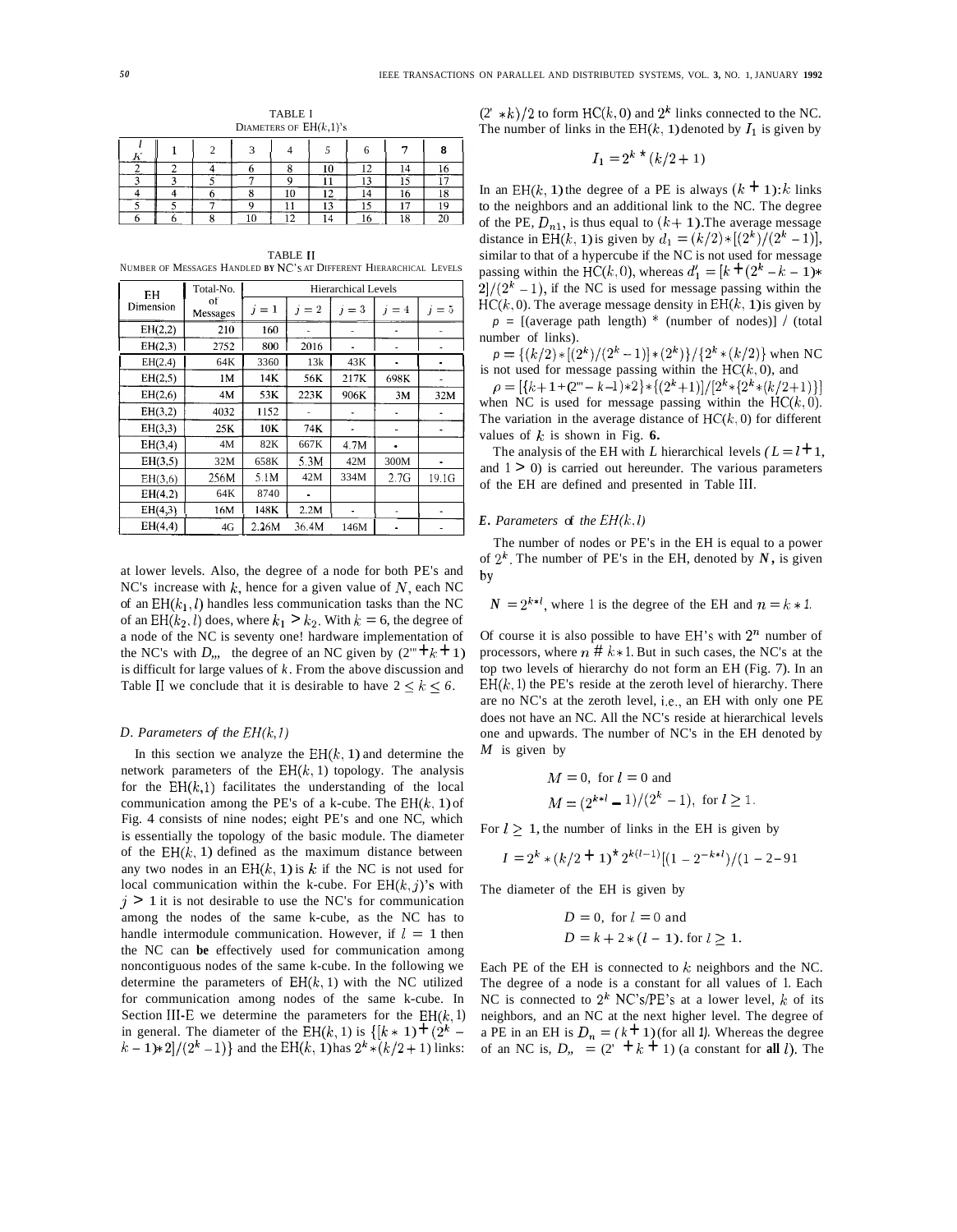

Fig. 6. Average distance for  $EH(k, l)$ 's.

|                  |                | TABLE III<br><b>PARAMETERS</b> OF THE EH, E.G, $EH(3.1)$ |       |       |       |
|------------------|----------------|----------------------------------------------------------|-------|-------|-------|
| l                | 1              | $\overline{c}$                                           | 3     | 4     | 5     |
|                  |                |                                                          |       |       |       |
| n                | 3              | 6                                                        | 9     | 12    | 15    |
| $\overline{M}$   |                |                                                          |       |       |       |
| I                | 20             | 180                                                      | 1460  | 11700 | 93620 |
| D                | 3 <sub>1</sub> | 5 <sub>1</sub>                                           | 71    | 91    | 11    |
| $D_n$            | 4              | 4                                                        | 4     | 4     | 4     |
| $D_{\rm nc}$     | 12             | 12                                                       | 12    | 12    | 12    |
| $C_m$            | 14.64          | 22.54                                                    | 35    | 45    | 57.31 |
| $\boldsymbol{d}$ | 1.58           | 2.91                                                     | 4.46  | 6.01  | 10.07 |
| ρ                | 0.711          | 1.326                                                    | 1.792 | 2.40  | 3.49  |



Fig. 7. Example of an incomplete EH comprising two EH(3,l)'s

cost factor of the network is given by the product, (degree of a node)\*(diameter) *[5].* 

In an EH the degree of node of the PE and the NC are different. The average degree of node is  $D_{\text{nav}} = [(k + 1) *$  $2^{n+1}$  **+**  $(2^m$  **+**  $k$  + 1)  $(2^{n+1}-1)/(2^n-1))/[2^{n+1}$  **+**  $(2^m$  **+**  $k$  **+**  $(1)$  **+**  $k$  **+**  $(k+1)$ . Hence, the cost factor =  $[k+2*(l-1)]$  \* 1)\*  $[2^{k+1}-1]$ . Hence, the cost factor =  $[k+1]$  \*  $[2^{k+1}-1]$  / $[2^{k+1}+1]$  \*  $[2^k+1]$  \*  $[2^{k+1}-1]$  / $[2^{k+1}+1]$  \*  $[2^{k+1}-1]$  / $[2^{k+1}+1]$  \*  $[2^{k+1}-1]$  / $[2^{k+1}+1]$  \*  $[2^{k+1}-1]$   $[2^{k+1}-1]$   $[2^{k+1}-1]$   $[2^{k+1}-1]$ different. The average degree of node is  $D_{\text{nav}} = \frac{((k+1)*}{2^{k+l}} + \frac{2^m}{k} + \frac{1}{2^m} + \frac{1}{k+1} + \frac{2^{k+l}}{2^m} + \frac{1}{k+1} + \frac{1}{k+1}$  $(2^k + k + 1)^*(2^{k+l} - 1)$ .

*The average distance in the EH:* The average distance within any  $HC(k, j)(1 \leq j < l)$  is a very small value. But due to the fact there is only one link from one level to another, the average distance increases with the degree of the EH. The general expression for the average distance in an EH of degree *1* is given by

$$
d = 2 \sum_{i=0}^{I-1} [2^{k*(I-i)} \sum_{j=i+1}^{I} 2^{k(I-j)} \times (j-2) +
$$

$$
\sum_{x=0}^{I-1} [2^{k+l} \times (2^m - 1)]/[2^{k*x}]
$$

$$
+ [\sum_{y=0}^{I-x-1} (2^{k*y}) \times [(2*y) + (k/2) \times [(2^k)/(2^k - 1)]]
$$

In an EH of degree *l* and consisting of *N* nodes, for any arbitrary node there are  $\sum_{j=0}^{l} \sum_{l=1}^{k} 2^{k+j} * {}^{k}C_{i} * (2 * j + 1)$ nodes at a distance of  $(2 * j + i)$  for  $1 \le i \le k$ , and  $0 < j < l$ . **As** an example, the number of nodes and their distances from a source node say (OOOO)8 to other nodes in **an** EH of degree three is shown in Fig. 3. The average distance is very close to one for an EH of degree one, but increases with the increase in the degree of the EH. The variation in the value of *"d"* with the number of nodes is indicated by the plot in Fig.  $10(a)$ .

*Message TrafJic Density:* The message traffic density in the EH is given by

$$
p = (Average message distance \times Number of nodes) / (Number of links)
$$

$$
p = [d^*(N + M)]/I.
$$

Table I11 gives the various parameters *N, n, M, D,* d, and  $\rho$  for an EH(k.l). In Section V we compare the afore-said parameters with those of other hypercube related topologies.

#### IV. MESSAGE ROUTING IN THE EH

Using the NC, the interprocessor message traffic of a module gets redistributed into two categories, viz., local communication and global communication. Communication among the PE's belonging to the same k-cube is categorized as local communication. Local communication is handled by employing hypercube message passing algorithms. At zeroth level, the local communication is taken care of by the PE's: the time spent by each PE in communicating messages is proportional to the value of *k.* The NC's are involved in global communication. The single network controller at the topmost level retransmits messages to/from the host system from/to the PE's via the network of NC's. The message passing operation in local communication involves 1) the source PE, 2) upto  $(k - 1)$  PE's within the k-cube, and 3) the destination PE. The message passing operation in the global communication involves 1) the source PE, 2) upto  $2(l - 1)$  NC's, and 3) the destination PE.

#### **A.** *Message Routing Procedure*

The message is formatted at the source node with the source address, destination address, message length, and a few semaphore bits [S]. The addresses are indicated in the octal number system for an EH(3,3) as described earlier. Let us consider the topology given in Fig. 8. The address of the node marked "A" is 0435. Here *"0"* corresponds to the address of the NC at the third level, "04" corresponds to the address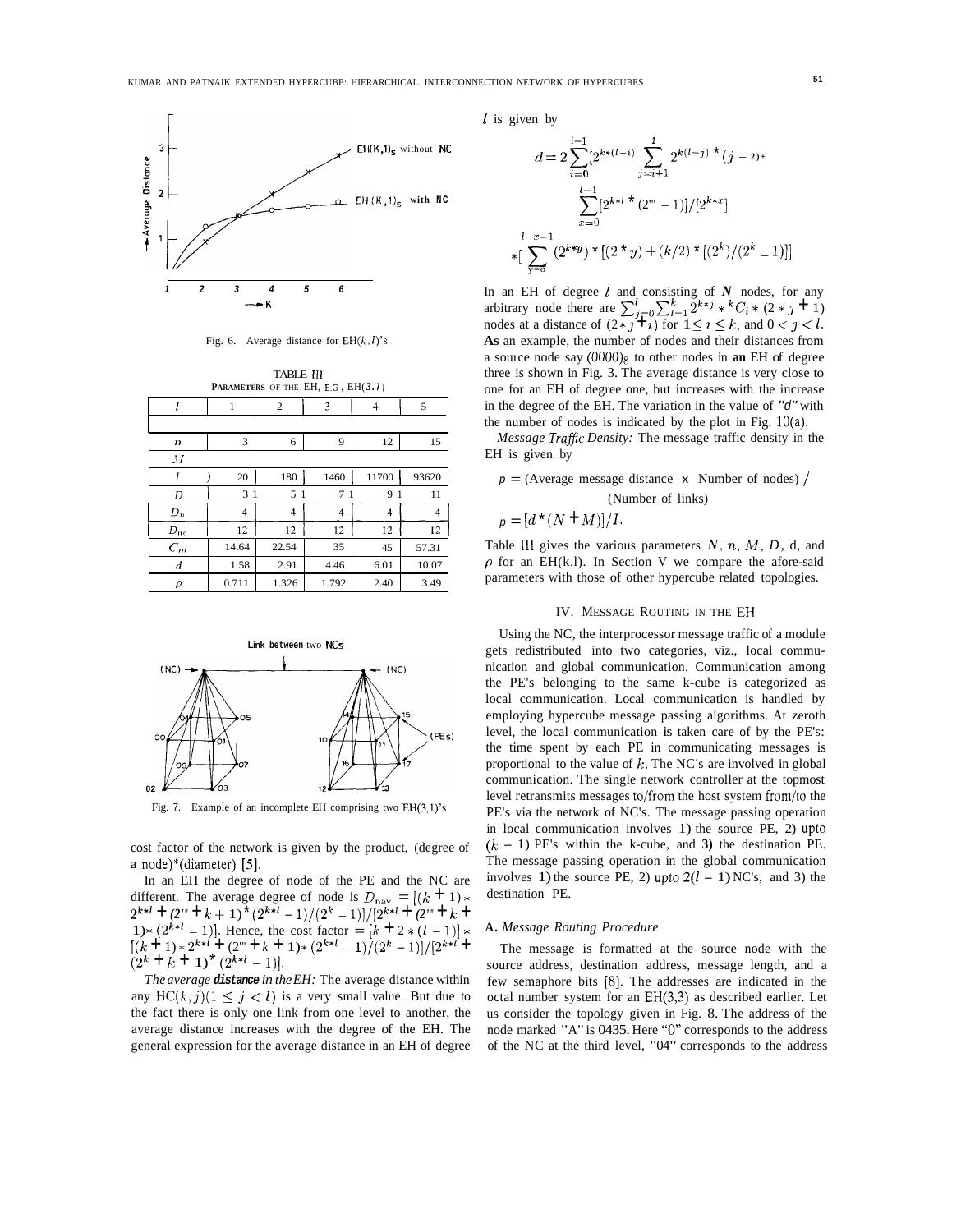

**Fig. 8. Message routing in** EH(3,3).

TABLE **IV MESSAGE ROUTING SEQUENCE** 

| Destination | Routing Sequence from 0435                                                                                                  | Distance |
|-------------|-----------------------------------------------------------------------------------------------------------------------------|----------|
| 0431        | $0435 \rightarrow 0431$                                                                                                     |          |
| 0432        | $0435 \rightarrow 0437 \rightarrow 0433 \rightarrow 0432$                                                                   |          |
| 0471        | $0435 \rightarrow 043 \rightarrow 047 \rightarrow 0471$                                                                     |          |
| 0406        | $0435 \rightarrow 043 \rightarrow 04 \rightarrow 040 \rightarrow 0406$                                                      |          |
| 0656        | $0.435 \rightarrow 0.43 \rightarrow 0.4 \rightarrow 0.6 \rightarrow 0.65 \rightarrow 0.656$                                 |          |
| 0321        | $0.435 \rightarrow 0.43 \rightarrow 0.4 \rightarrow 0.0 \rightarrow 0.2 \rightarrow 0.3 \rightarrow 0.32 \rightarrow 0.321$ |          |

of the NC at the first level and "0435" corresponds to the address of the PE at the zeroth level. The routing sequence for different destination nodes at different hierarchical levels is shown in Table IV. The transfer of message between two nodes at different levels of hierarchy is referred to as the vertical shift and the transfer of message within a hypercube is referred to as the hypercube shift.

The procedure for routing a message from the host system to a PE involves a vertical shift from  $D_l^s$  to  $D_l^d D_{l-1}^d D_{l-2}^d \dots D_0^d$ via  $D_l^d D_{l-1}^d$ ,  $D_l^d D_{l-1}^d D_{l-2}^d$ ,  $D_l^d D_{l-1}^d D_{l-2}^d \cdots D_1^d$ . (note that  $D_l^s = D_l^d$ ).  $D_{l-i}^s$  is the  $(l-i)$ th digit of the address of the  $D_l^{\alpha} = D_l^{\alpha}$ ).  $D_{l-i}^{\alpha}$  is the  $(l - i)$ th digit of the address of the source node and  $D_{l-i}^d$  is the  $(l - i)$ th digit of the address of the destination node. In general the procedure for routing a message from a source PE with address  $D_l^s D_{l-1}^s D_{l-2}^s \dots D_0^s$ to a destination PE with address  $D_l^d D_{l-1}^d D_{l-2}^d \cdots D_0^d$  is as follows:

Proc Message Rout

begin

if 
$$
[D_i^s D_{l-1}^s D_{l-2}^s \cdots D_0^s] = [D_i^d D_{l-1}^d D_{l-2}^d \cdots D_0^d]
$$
  
\nthen destination is source; terminate,  
\nelse set  $j = 0$ ;  
\nwhile  $j = 0$   
\ndo for  $i = 1$  to 1  
\nbegin  
\nif  $D_{l-i}^s = D_{l-i}^d$  then  $j = i$ ;

end  
\nbegin  
\n
$$
\begin{array}{ll}\n\text{begin} & \text{vertical shift from } D_l^s D_l^s - 1 D_l^s - 2 \cdot \ldots D_0^s \text{ to} \\
D_l^s D_{l-1}^s D_{l-2}^s \cdot \ldots D_j^s \\
\text{hypercube shift from } D_l^s D_{l-1}^s D_{l-2}^s \cdot \ldots D_j^s \text{ to} \\
D_l^d D_{l-1}^d D_{l-2}^d \cdot \ldots D_j^d \\
\text{vertical shift from } D_l^d D_{l-1}^d D_{l-2}^d \ldots D_j^d \text{ to} \\
D_l^d D_{l-1}^d D_{l-2}^d \cdots D_0^d\n\end{array}
$$

end.

**Theorem:** The diameter of the EH topology is  $[k+2(l-1)]$ . For message transfer between two PE's located at different  $HC(k, 0)$ 's there are two vertical shifts and one hypercube shift. Each vertical shift involves a maximum of  $(l - 1)$  hops and the hypercube shift involves a maximum of  $k$  hops. Hence, the diameter of the EH(k, l) is  $[k + 2(l - 1)]$ .

#### *B. Execution of Parallel Algorithms on the EH*

The EH can emulate the performance of the binary hypercube in executing the DESCEND/ASCEND class of algorithms described in [16]. Data items  $to, t_1, \ldots, t_{N-1}$  are stored in locations  $T[0], T[1], \ldots, T[N-1]$ . **An** algorithm is in the DESCEND class if it performs a sequence of basic operations on pairs of data that are successively  $2^{n-1}$ ,  $2^{n-2}$ , ...,  $2^0$  = *1* locations apart, where  $2'' = N$ . A basic operation of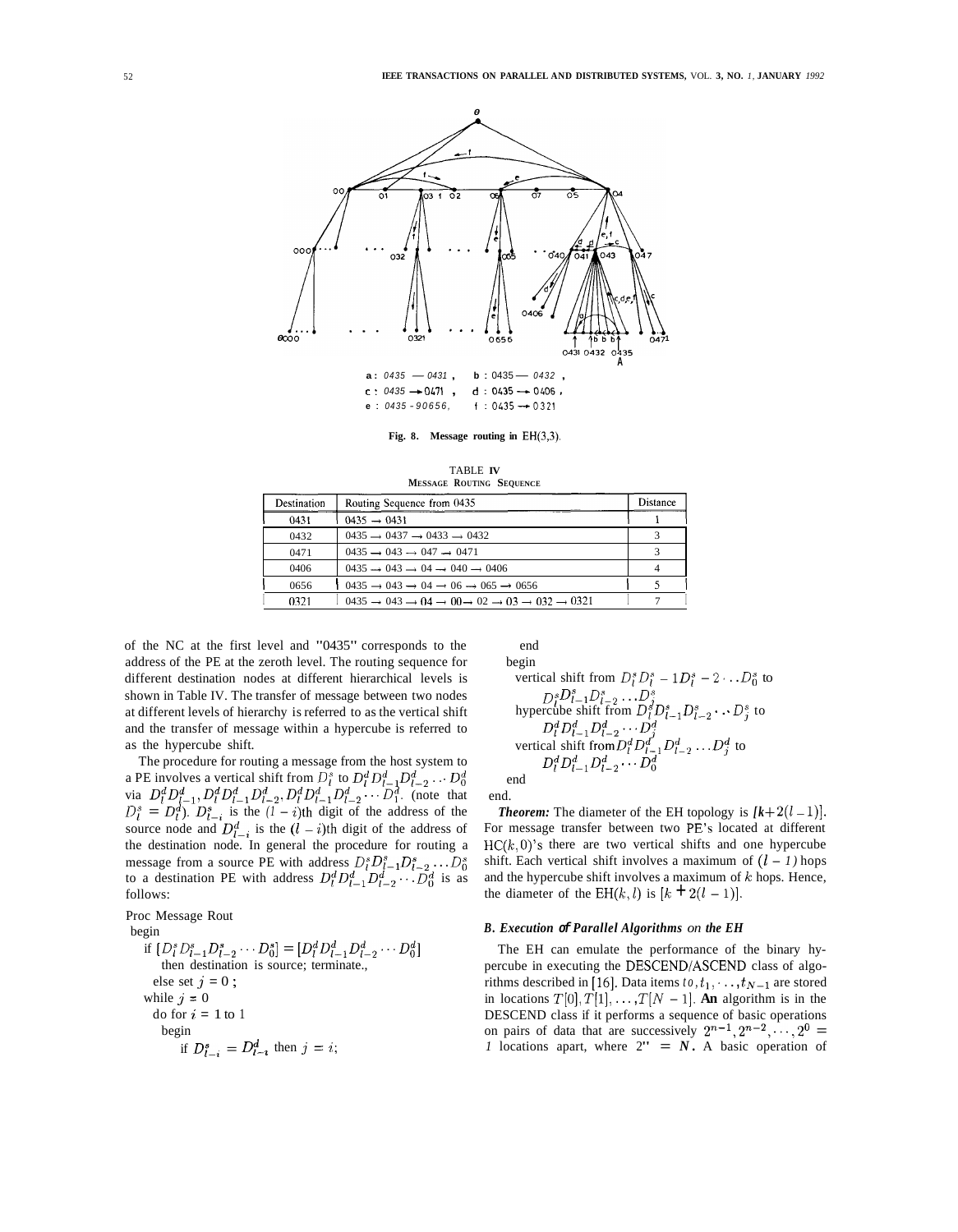

Fig. 9. (a) Implementation of DESCEND algorithm on EH(3,2). Stage 1:  $K = 5$  to 3.

DESCEND, OPER $(m, h; U, V)$  modifies the data items of locations *U* and V; OPER may depend on m and *h,* and m and *h* are integers such that  $0 \le m \le N$ ,  $0 \le h \le n$ , and  $N = 2n$ . Binary representation of  $m = \text{bit}_h(m) * 2^h$ . An algorithm of the DESCEND class is specified below [16]:

# **Algorithm 1**

proc DESCEND for  $h \neq n - 1$  step -1 until  $h = 0$ do for each m:  $0 \le m < N$ pardo if  $bit_h(m) = 0$  then OPER  $(m, h; T[m], T[m+2^h])$ fi odpar od

corp DESCEND

In the dual class, ASCEND OPER is performed on data items that are successively  $1 = 2^0, 2^1, \ldots, 2^{n-1}$  locations apart and the control of the algorithm is "for  $h \leftarrow 0$  step 1 until  $h = n - 1.$ "

Algorithms for bitonic merge and cyclic shift are directly

within the ASCEND and DESCEND classes. Applications such as permutation, shuffle, unshuffle, bit-reversal, oddeven-merge, FFT, convolution, matrix transposition have programs consisting of sequences of algorithms in the ASCEND/DESCEND class and run in O(1og *N)* parallel steps while other applications such as bitonic sort, oddeven-sort, and calculation of symmetric functions involve recursive execution of ASCEND/DESCEND algorithms and run in  $O((\log N)^2)$  parallel steps. The n-dimensional binary hypercube is the most suitable topology for executing the algorithms of this class in  $O(\log N)$  parallel steps. But the demand for high degree of a node,  $n = \log N$  is not only expensive in terms of cost but also difficult for hardware implementation. The unfolded n-cube and the shuffle-exchange networks have been used in the past to overcome the disadvantages of the binary hypercube topology. Hwang and Ghosh [10] have discussed the complexity of executing various algorithms on the hypernet and other topologies.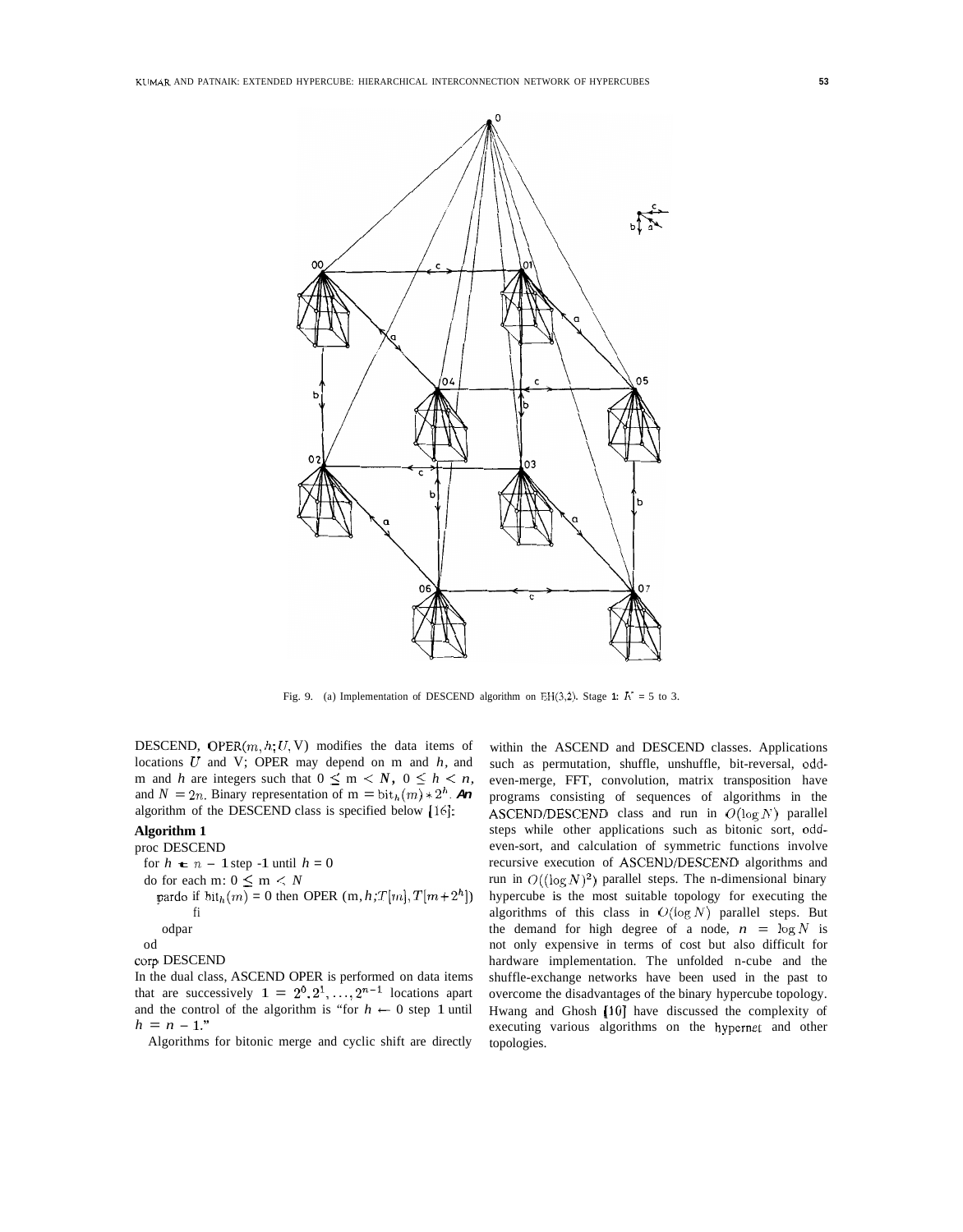

Fig. 9. *(Continued).* (b) Implementation of DESCEND algorithm on EH(3,2). Stage 2:  $K = 2$  to 0

The cube connected cycles (CCC) described by Preparata and Vuillemin in **[16]** combines the principles of parallelism and pipelining to emulate the binary hypercube and the shuffleexchange network with no significant degradation in performance but with a more compact structure. In a CCC the degree of a node is reduced to three. Preparata *et al.* have described the execution of the ASCEND/DESCEND class of algorithms on the CCC in  $O(log N)$  parallel steps. The function OPER described earlier can be executed by performing repeated cyclic shifts within each cycle of the CCC to emulate the binary hypercube. This limitation is overcome to a certain extent by pipelining analogous operations OPER  $(0, i, \cdot)$  for  $r < i < n$  where  $2^i$  is the length of the cycle. All the processor elements of the CCC are involved in the cyclic shift operations: in other words, the PE's of the CCC are used in shifting data items of other PE's resulting in a low utilization factor.

In an  $EH(k, 1)$  the DESCEND/ASCEND class of algorithms can be executed in  $O(\log N)$  parallel steps and the PE's of the EH do not perform data transfer operations of other PE's. The Algorithm **1** can be used to implement DESCEND in the

EH(k, l), where  $n = k \times 1$ . However, as the connectivity of the  $EH(k, l)$  is not equal to  $log N$ , the basic operation OPER  $(m, h; T[m], T[m + 2<sup>h</sup>]$  is not as straightforward as it is in the case of the hypercube. In the EH, for  $0 \leq h \leq k$ , each pair  $(T[m], T[m + 2<sup>h</sup>])$  is separated by a single link of the k-cube, whereas for  $k \leq h \leq n$ , each pair  $(T[m], T[m + 2^h])$ is separated by an extended link of the  $EH(k, 1)$ . The basic operation OPER is performed  $\log N = n$  times: for an EH(3,2) with  $2^6$  PE's, OPER is performed six times, i.e., for  $h \leftarrow 5$ step  $-1$  until 0. The six steps are shown in Figs. 9(a) and (b). In Fig. 9(a) the extended links indicated as *a, b,* and *c* are active and in Fig. 9(b) links of the k-cubes indicated by *d, e,*  and *f* are active. OPER for  $3 \leq h \leq 5$  involves PE's which are separated by extended links. As indicated in Fig. 9(a), for  $h = 5$ , PE's 001,002,  $\dots$ , 007 and PE's 040,041,  $\dots$ , 047 are separated by extended link *"a"* connecting NC's 00 and 04.

The address of a PE of an  $EH(k, l)$  is given by  $D_l D_{l-1} \ldots D_0$  in digit form and  $b_{k-1}^l b_{k-2}^l \cdots b_0^l b_{k-1}^{l-1} b_{k-2}^{l-1}$  $\ldots$  $b_0^{l-1}$ .  $\ldots$  $b_{k-1}^0$  $b_{k-2}^0$   $\ldots$  $b_0^0$  in bit form, and the address of an NC at level *j* is given by  $D_l D_{l-1} \cdots D_j$ . We define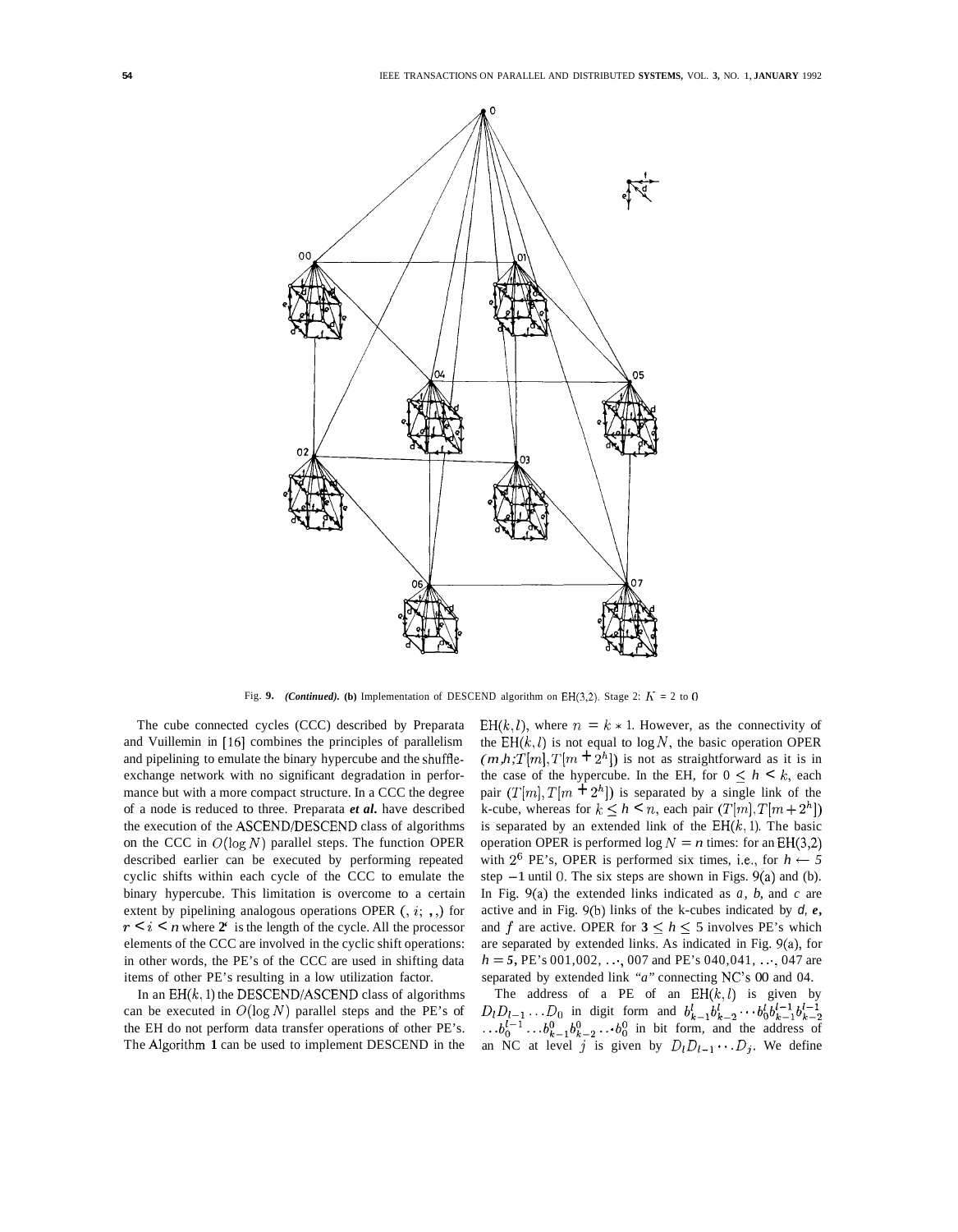



Fig. **10.** (a) Comparison of diameters. (b) Comparison of degree of node.

od odpar

OPERS a modification of the basic operation OPER as **is equivalent to** odpar OPERS $(m, q; H[m], H[m+2^q])$ , where  $q = (k \cdot j) + h$ . OPERS fi

pardo for all pairs seperated by 24 OPER $(m, q; T[m], T[m+1]$ 

odpar

Algorithm 2 is the modified version of algorithm 1 for the implementation of the DESCEND in an EH(k, l). V. COMPARISON OF PARAMETERS<br>OPERS(*m*, *j*, *H*[*m*], *H*[*m*  $+2^j$ ]) involves  $2*(j-1) + \log 2k$  In the following analysis, we compare the r

# **Algorithm 2**

proc EHDESCEND for  $j \neq l - 1$  step  $-1$  until  $j = 0$ <br>pardo for each HC( $k, j$ )  $D_j = b_{k-1}^j b_{k-2}^j \cdots b_0^j$ <br>for  $h \leftarrow k1$  step -1 until  $k = 0$ do for each  $m: 0 \le m < z$ ;  $z = 2^k - 1$ pardo if  $bit<sub>h</sub>(m) = 0$  AND  $j = 1$ then OPERS  $(m,q; H[m], H[m+2^q])$ 

else OPER  $(m,h;T[m],T[m+h])$ corp EHDESCEND

steps. Hence, the DESCEND algorithm can be implemented<br>
in '(" + \* log 2<sup>k</sup>) = '(" \* ) =  $O(\log N)$  parallel steps.<br>
Algorithm 2 In the following analysis, we compare the parameters of certain topologies, viz., linear array with  $N$  nodes, fully connec<sup>t</sup>ed network with *N* nodes, hypercube(HC) with  $2^n = N$  nodes, hierarchical cubical networks (HCN), cube connected cycles  $[C^3]$ , pyramid and EH(3, *I*) with  $[2^{3*1} + 2^{3*(1-1)}]$  nodes.

Diameter: The diameter of a multiprocessor system is pardo for each  $HC(k, j)$  defined as Maximum  ${d_i}$ , where  $d_{ij}$  is-the shortest distance between nodes *i* and *j.* The diameter of the multiprocessor systern is an important parameter in determining the performance of the network. The diameter of a linear array is  $(N - 1)$  and on the other extreme the diameter of a fully connected network is unity. The diameters for the Hypercube and EH lie between